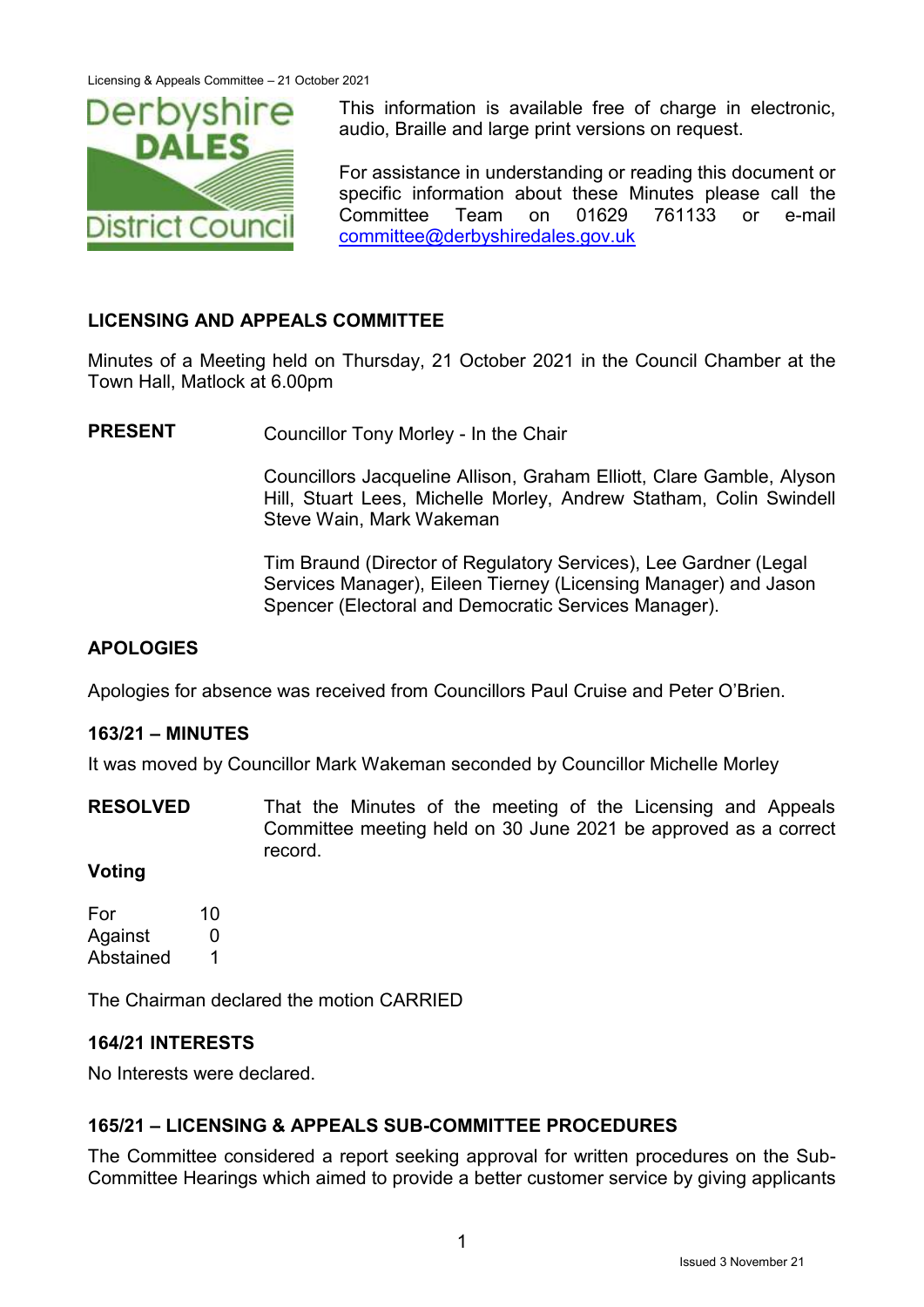Licensing & Appeals Committee – 21 October 2021

and parties involved clear guidance on how a hearing will be conducted as well as assist in the making of more robust decisions.

The following procedures were attached at appendix 1:

- a) New Application for a Licence under the Licensing Act 2003
- b) Application to vary an existing Licence under the Licensing Act 2003
- c) Review of existing Licence under the Licensing Act 2003
- d) Objection to a Temporary Event Notice (TEN)

It was noted that, while this report concentrated on Licensing Act 2003 appeals, other procedures would be produced in the future to cover other functions and provide a definitive list of matters which are determined by the Licensing and Appeals Sub-Committee.

The Committee were generally pleased to see these procedures and welcomed the attempt to provide greater clarity, there were some concerns that they were still complex particularly around the time allocated to speakers.

The Officer recommendation to approve the procedures was moved by Councillor Michele Morley, seconded by Andrew Statham. The motion was put the vote with 4 votes for, 5 against and 1 abstention. The Chair declared the motion LOST.

It was moved by Councillor Colin Swindell, seconded by Councillor Steve Wain

**RESOLVED** That consideration of the procedures be deferred to a future meeting to allow the Legal Services Manager to look again at the issues related to the timing of speakers.

#### **Voting**

| For     | 10 |
|---------|----|
| Against | O  |
| Abstain |    |

The Chairman declared the motion CARRIED.

## **166/21 – THE MOBILE HOMES (REQUIREMENT FOR MANAGER OF SITE TO BE A FIT AND PROPER PERSON) (ENGLAND) REGULATIONS 2020**

The Committee considered a report setting out the Council's responsibilities under the provisions of The Mobile Homes (Requirement for Manager of Site to be a Fit and Proper Person) (England) Regulations 2020 which came into effect on the 1st July 2021.

The Regulations introduced a fitness and propriety regime for operators of residential caravan sites (defined as relevant protected sites), to improve the standards of residential mobile home site management. The Committee were asked to support the action taken by Officers in setting up an interim application procedure for registering managers of residential caravan sites in the Derbyshire Dales; and agreed a recommendation to prepare a Fit and Proper Person Determination Policy and a Fit and Proper Persons Fees Policy to be approved by the Governance and Resources Committee. It was noted that there was currently 1 site in the District.

It was moved by Councillor Colin Swindell, seconded by Councillor Michele Morley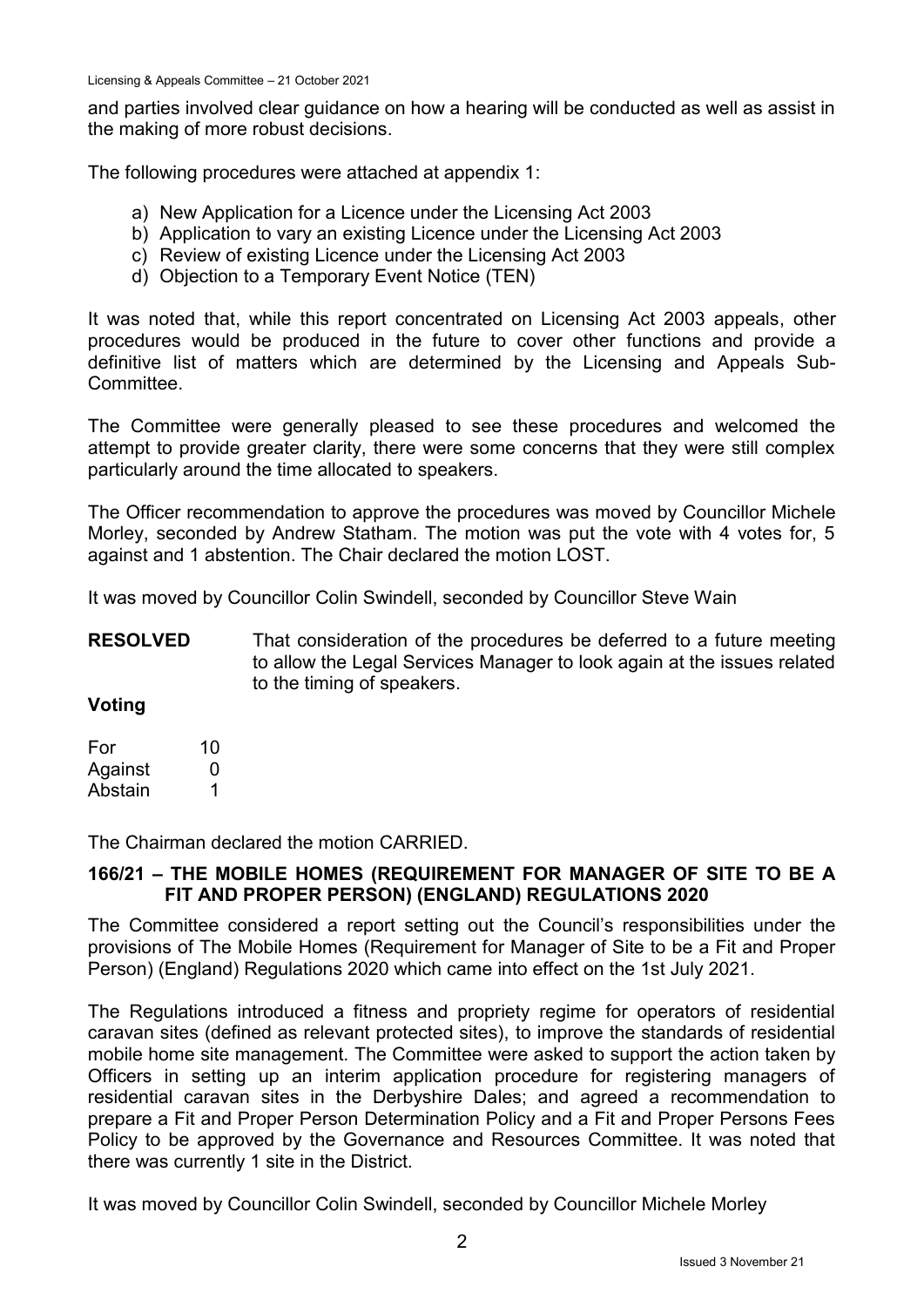#### **RESOLVED** (Unanimously) 1) That the Committee retrospectively approves the application process introduced for establishing the register, and managing it between 01<sup>st</sup> July and 01<sup>st</sup> October 2021.

2) That a Fit and Proper Person Fees Policy is developed following appropriate consultation, and is referred to a meeting of the Governance and Resources Committee for final approval.

The Chairman declared the motions CARRIED.

#### **167/21 - NATIONAL TAXI AND PRIVATE HIRE VEHICLE STANDARDS LICENSING – PROGRESS REPORT**

The Committee considered a report providing an update on progress made on the implementation of the national standards for Taxi and Private Hire Licensing, issued by the Department for Transport (DfT) in 2020. The Standards/Guidance had been issued under section 177(1) of the Policing and Crime Act 2017. Because all Councils were expected to adopt these if their own Taxi Licensing Policy did not already address the specific issues raised, the Council's current Taxi & Private Hire Licensing Policy (reviewed and implemented in May 2018) was compared against the statutory guidance/standards. The areas that had already been addressed by the Council and those still needing some more work or initial consideration were shown in a table in Appendix 1 of the report.

It was confirmed that taxi and private hire trade in the Derbyshire Dales was being consulted on those standards where it was felt further improvements could be made to the Council's Policy. It was however suggested that the consultation exercise should be extended to include the public and other stakeholders, and that any comments received by the closing date of 30th November 2021, be analysed by officers and then reported to the meeting of the Committee to be held on 13 January 2022. The report would include reasons why the comments should or could not be included in a final draft Policy for the Committee to refer to the full Council with the aim of implementing any changes on 1st May 2022

The Committee specifically considered the issue of CCTV in taxis and other licensed vehicles. The national standards suggested that licensing authorities should consult on whether there were local circumstances which suggested that the installation of CCTV in vehicles could have either a positive or an adverse effect on the safety of taxi and private hire vehicle users, including children or vulnerable adults, taking into account potential privacy issues. It was noted that the Police and Crime Commissioner for Derbyshire had written to all licensing authorities urging them to consider this as a mandatory requirement. The Legal Services manager advised that he believed that, as a policy requiring the installation CCTV into taxi's was considered to be high Risk, his legal advice was not to approve recommendation 3 without further information as to how this would interact with Information Commissioners Guidance and the Human Rights Act 1998 Article 8 Right to private and family life.

It was noted that an application for annual membership of the National Register of Taxi and Private Hire Licence Refusals and Revocations was being prepared with a subscription fee of £1,600 p.a included in the budget for the first year and, in line with Local Government Association guidance, the cost could be recovered from hackney carriage/private hire driver licence fees in future years.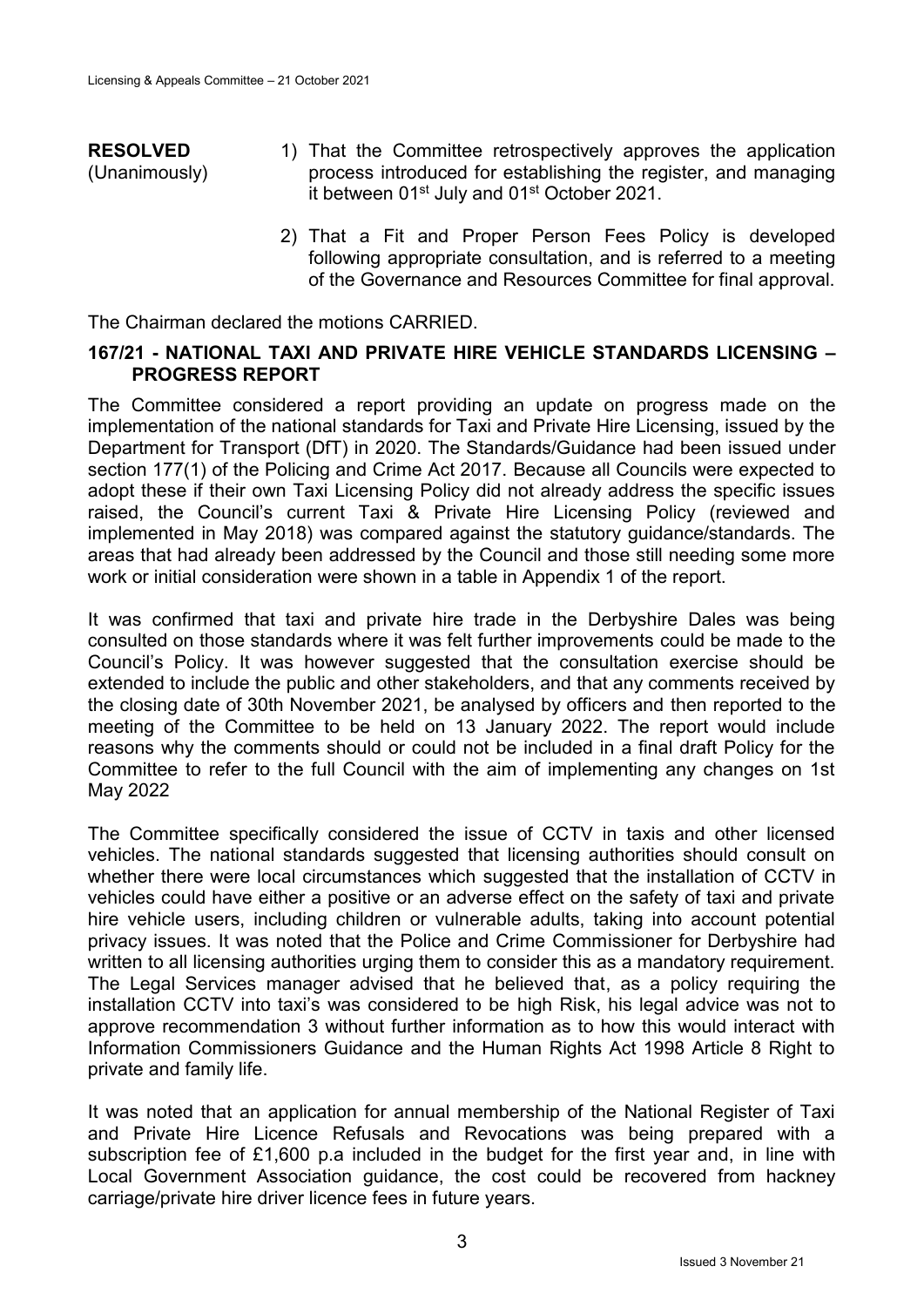Following discussion the Officer recommendations set out in the report were moved by Councillor Colin Swindell and seconded by Councillor Clare Gamble subject to recommendation 3 being amended to clarify that the consultation on CCTV would be with the police and insurance companies only:

- **RESOLVED** (Unanimously) 1) That the consultation exercise with the taxi and private hire trade in the Derbyshire Dales, on the proposed changes to the Council's taxi and private hire licensing policy, be extended to include other stakeholders and the general public.
	- 2) That the results of the consultation exercise be reported back to the January 2022 meeting of this Committee with a final draft Taxi and Private Hire Licensing Policy for final consideration.
	- 3) That, in accordance with the recommendation in the taxi and private hire licensing national standards/guidance, a separate consultation exercise is carried out with only the Police and Insurance Companies, to identify if there were local circumstances which indicate that the installation of CCTV in licensed vehicles would have either a positive or an adverse net effect on the safety of taxi and private hire vehicle users, including children or vulnerable adults, taking into account potential privacy issues

The Chairman declared the motion CARRIED.

#### **168/21 - UPDATE OF THE COUNCIL'S CONSTITUTION – DELEGATIONS - PART 3: RESPONSIBILITIES FOR FUNCTIONS**

The Committee considered a report setting out proposals to update and amend the current arrangements in place within the Council's Scheme of Delegation, set out in Part 3 of the Constitution (Responsibilities for Functions).

The proposed updates were as follows:

a) Policing and Crime Act 2017 - Suspension of Personal Licences

Prior to April 2017, only the magistrates' court had the power to revoke or suspend a personal licence where the licence holder had been convicted of a relevant offence. However, Section 138 of the Policing and Crime Act 2017 amended the Licensing Act 2003, by introducing Section 132A giving licensing authorities the power to revoke or suspend personal licences with effect from 6th April 2017. Therefore if a licensing authority had granted the personal licence and became aware that the licence holder had been convicted of a relevant offence or foreign offence or has been required to pay an immigration penalty on or after 6th April 2017, the authority had the discretionary power to revoke the licence or suspend it for a period of up to six months. The process that must be followed by the licensing authority to suspend or revoke a personal licence was set out in Section 132A of the Licensing Act 2003. Section138 of the Policing and Crime Act 2017 confirmed that the decision to revoke or suspend a personal licence (following a relevant conviction or immigration penalty) may not be delegated to an officer. Once an Officer determines revocation or suspension of personal licence may be appropriate it is required to service notice. The Personal licence holder has 28 days to respond, the information is then presented to a Licensing and Appeals Hearing. Therefore the Committee was asked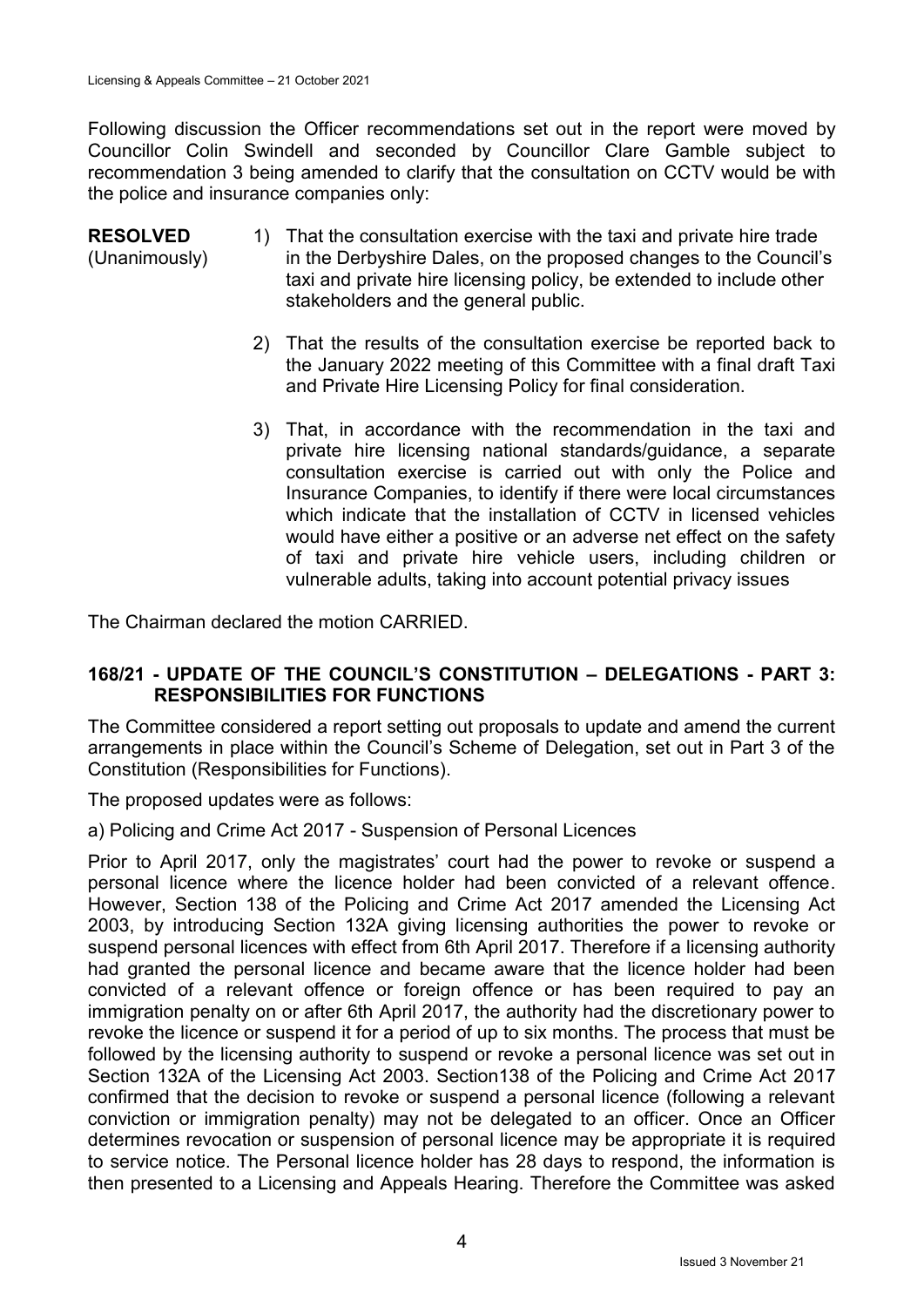to give Officers authority to serve the initial notice. It was noted that a full procedure would be drafted and brought to committee for approval at a later date.

b) The Mobile Homes (Requirement for Manager of Site to be a Fit and Proper Person) (England) Regulations 2020

Section 8 of the Mobile Homes Act 2013 ('the Act') introduced a power for the Secretary of State to create a requirement for residential caravan sites (referred to as relevant protected sites in the Act) in England to be managed by a fit and proper person. In 2017 the Government reviewed the Mobile Homes Act 2013 and the review concluded that more needed to be done to protect the interests of those living on residential caravan sites. One of the outcomes of the review was to introduce the previously not enacted fit and proper test, subject to a technical consultation. Between 25 July 2019 and 17 September 2019 the technical consultation on the fit and proper person test gathered information from stakeholders to ensure the test would cover the required elements and target and remove the worst offenders in terms of poor site management without unduly burdening responsible owners. Following the end of the consultation the Regulations were developed and came into force on the 23 September 2020. Mobile Homes (Requirement for Manager of Site to be Fit and Proper Person) (England) Regulations 2020 required that Those applying to be on the register of fit and proper persons must show that they are able to secure the proper management of the site; demonstrating amongst others things a history of compliance with the site licence, a good history of maintenance of the site, that they have a sufficient level of competence to manage the site and that they have not been convicted of a number of offences the Regulations deem relevant. Following a successful application a person may be added to the fit and proper register for a period the Council deems appropriate, but for no longer than five years. The Council may also decide to include a person on the register subject to conditions if it would only be satisfied that the relevant person would meet the fit and proper requirement if the condition(s) were complied with. It is determined that anyone who fails to meet the criteria or the authority wishes to remove from the register will be referred to committee for determination. The Mobile Homes (Requirement for Manager of Site to be Fit and Proper Person) (England) Regulations 2020 allows the Licensing Authority to prosecute for breaches of these regulations and also apply to remove a site licence to the first tier tribunal.

It was therefore recommended that Officers be given the authority to determine applications in line with the relevant legislation, refer matters to committee where appropriate and take all necessary legal action to uphold the regulations and determine the period to remain on the register being the maximum of 5 years.

#### c) Licensing Act 2003 - Enforcement Powers of Entry

The Licensing Act 2003 contained various provisions that granted a right of entry to authorised persons to gain access to premise to carry out the functions of the Licensing Act. The relevant sections of the Act were 59, 96, 97, 108,179 and 180. Officers feel the constitution is not clear that the relevant authority has been given and therefore ask member to confirm that the delegations apply to the relevant officers listed in the report.

It was moved by Councillor Steve Wain, seconded by Councillor Clare Gamble and

**RESOLVED** RESULVED<br>(Unanimously) the Council's Constitutions are approved for inclusion in Part 3 of the Council's Constitution:

> 1 To delegate to the Licensing Manager/ Director of Regulatory Services to serve notice on Personal Licence holders that the Licensing Authority is considering suspension or revocation of their licence.